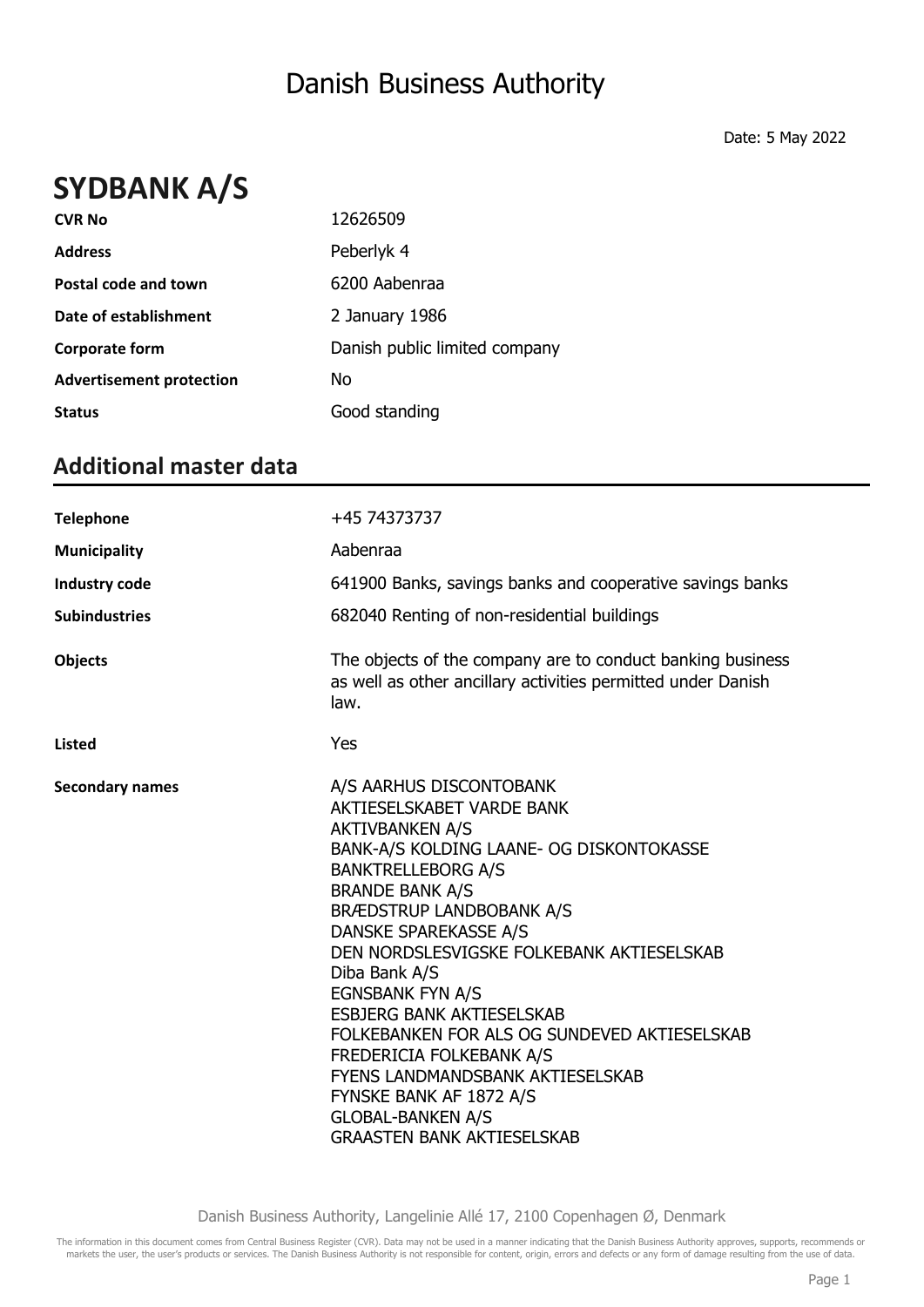Date: 5 May 2022

|                                            | <b>HORSENS BANK A/S</b><br>HORSENS LANDBOBANK A/S<br><b>HORSENS LOKALBANK A/S</b><br><b>JUELSMINDE BANK A/S</b><br>KOLDING FOLKEBANK A/S<br>KØBMANDS- OG HÅNDVÆRKERBANKEN A/S<br>LOKALBANKEN I ODENSE AF 1902 A/S<br>NØRRE SNEDE BANK A/S<br>SJÆLLANDSKE SPAREKASSE A/S<br>SLAGELSE SPAREKASSE A/S<br>SPARBANK DANMARK A/S<br>SPARBANK TRELLEBORG A/S<br>SPAREBANK DANMARK A/S<br>SPAREBANK TRELLEBORG A/S<br>SPAREKASSEN FOR SLAGELSE OG OMEGN A/S<br>SPAREKASSEN SPARØST A/S<br>SPAREKASSEN SØNDERJYLLAND A/S<br>SPARTRELLEBORG BANK A/S<br>ST BANK A/S<br>STB BANK A/S<br>SVENDBORG BANK, AKTIESELSKAB<br>SYDBANK SØNDERJYLLAND A/S<br>SYDFYNS DISCONTOBANK A/S<br>SYDLEASING BANK A/S<br>TEAM BANKEN HORSENS A/S<br><b>TRELLEBORG BANK A/S</b><br>TØNDER LANDMANDSBANK AKTIESELSKAB<br><b>TØRRING BANK A/S</b><br><b>VEILE BANK A/S</b> |
|--------------------------------------------|---------------------------------------------------------------------------------------------------------------------------------------------------------------------------------------------------------------------------------------------------------------------------------------------------------------------------------------------------------------------------------------------------------------------------------------------------------------------------------------------------------------------------------------------------------------------------------------------------------------------------------------------------------------------------------------------------------------------------------------------------------------------------------------------------------------------------------------------|
|                                            | <b>VEJEN FOLKEBANK A/S</b><br>ÅRHUS BANK A/S                                                                                                                                                                                                                                                                                                                                                                                                                                                                                                                                                                                                                                                                                                                                                                                                |
| <b>Financial year</b>                      | 1 January - 31 December                                                                                                                                                                                                                                                                                                                                                                                                                                                                                                                                                                                                                                                                                                                                                                                                                     |
| <b>Most recent Articles of Association</b> | 24 March 2022                                                                                                                                                                                                                                                                                                                                                                                                                                                                                                                                                                                                                                                                                                                                                                                                                               |
| <b>Authorised capital</b>                  | DKK 583,873,200.00                                                                                                                                                                                                                                                                                                                                                                                                                                                                                                                                                                                                                                                                                                                                                                                                                          |
| <b>First accounting period</b>             | 2 January 1986 - 31 December 1986                                                                                                                                                                                                                                                                                                                                                                                                                                                                                                                                                                                                                                                                                                                                                                                                           |

#### **Power to bind the company, group of persons and auditor**

| Power to bind the company         | The Bank is bound by the joint signatures of all members of the<br>Board of Directors or the joint signatures of one member of the<br>Board of Directors and one member of the Group Executive<br>Management or by the joint signatures of two members of the<br>Group Executive Management. |
|-----------------------------------|----------------------------------------------------------------------------------------------------------------------------------------------------------------------------------------------------------------------------------------------------------------------------------------------|
| <b>Group Executive Management</b> | (CEO)                                                                                                                                                                                                                                                                                        |

Danish Business Authority, Langelinie Allé 17, 2100 Copenhagen Ø, Denmark

The information in this document comes from Central Business Register (CVR). Data may not be used in a manner indicating that the Danish Business Authority approves, supports, recommends or markets the user, the user's products or services. The Danish Business Authority is not responsible for content, origin, errors and defects or any form of damage resulting from the use of data.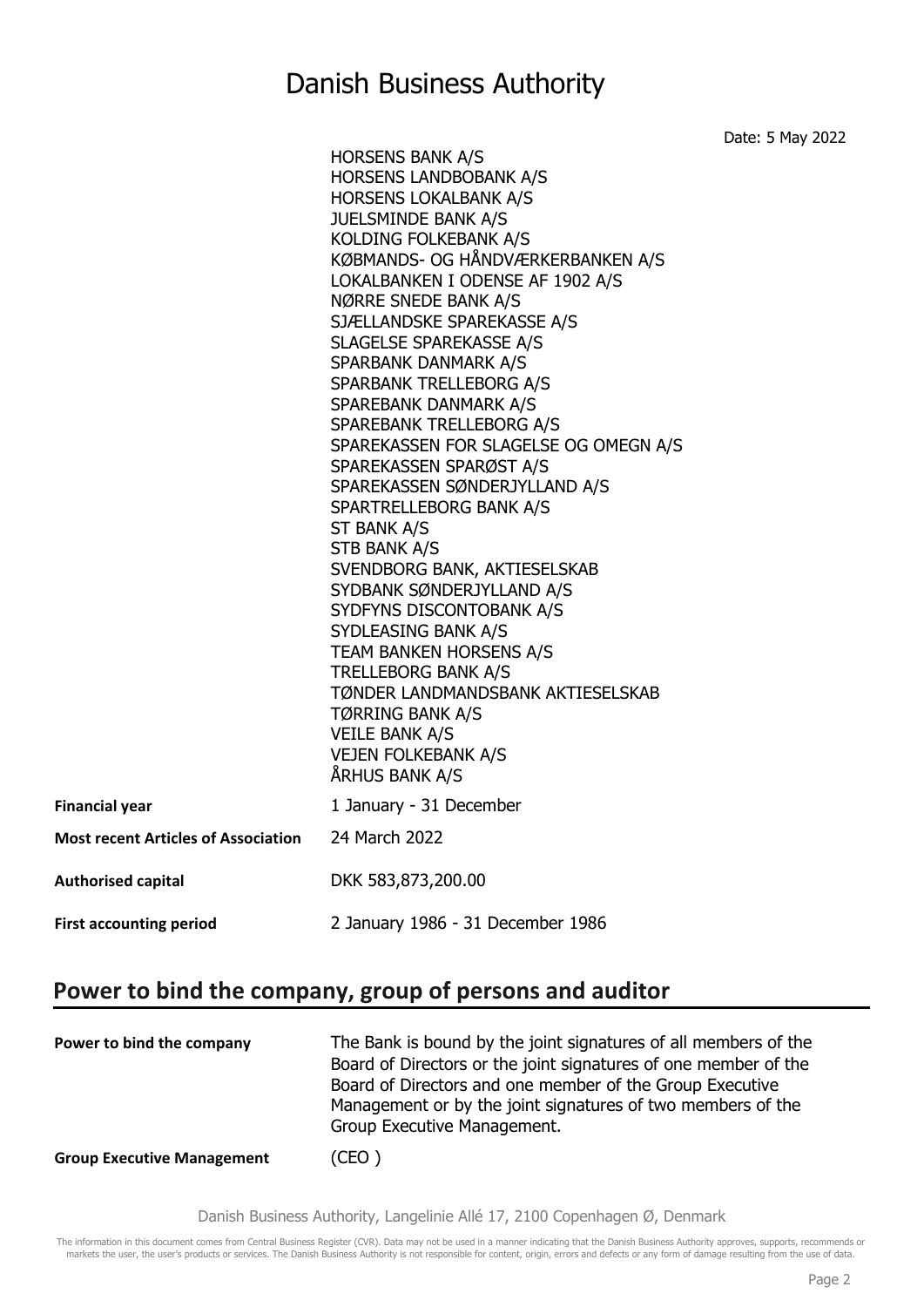Karen Frøsig Tørreladen 6 6740 Bramming Denmark (Deputy Group Chief Executive) Bjarne Larsen Horskærvej 15 Horskær 6580 Vamdrup Denmark (Deputy Group Chief Executive) Jørn Adam Møller Møllevænget 16 Hostrupskov 6200 Aabenraa Denmark **Board of Directors** (Chairman) Lars Mikkelgaard-Jensen Bolbrovej 29 2960 Rungsted Kyst Denmark Form of election: general meeting (Vice-Chairman) Jacob Christian Nielsen Vilstrup Vestertoft 6 Sdr Vilstrup 6100 Haderslev Denmark Form of election: general meeting Gitte Poulsen Lundvej 18 7400 Herning Denmark Form of election: general meeting Janne Burkard Moltke-Leth Cort Adelers Gade 1, 3. tv 1053 Copenhagen K Denmark Form of election: general meeting Jon Stefansson

Date: 5 May 2022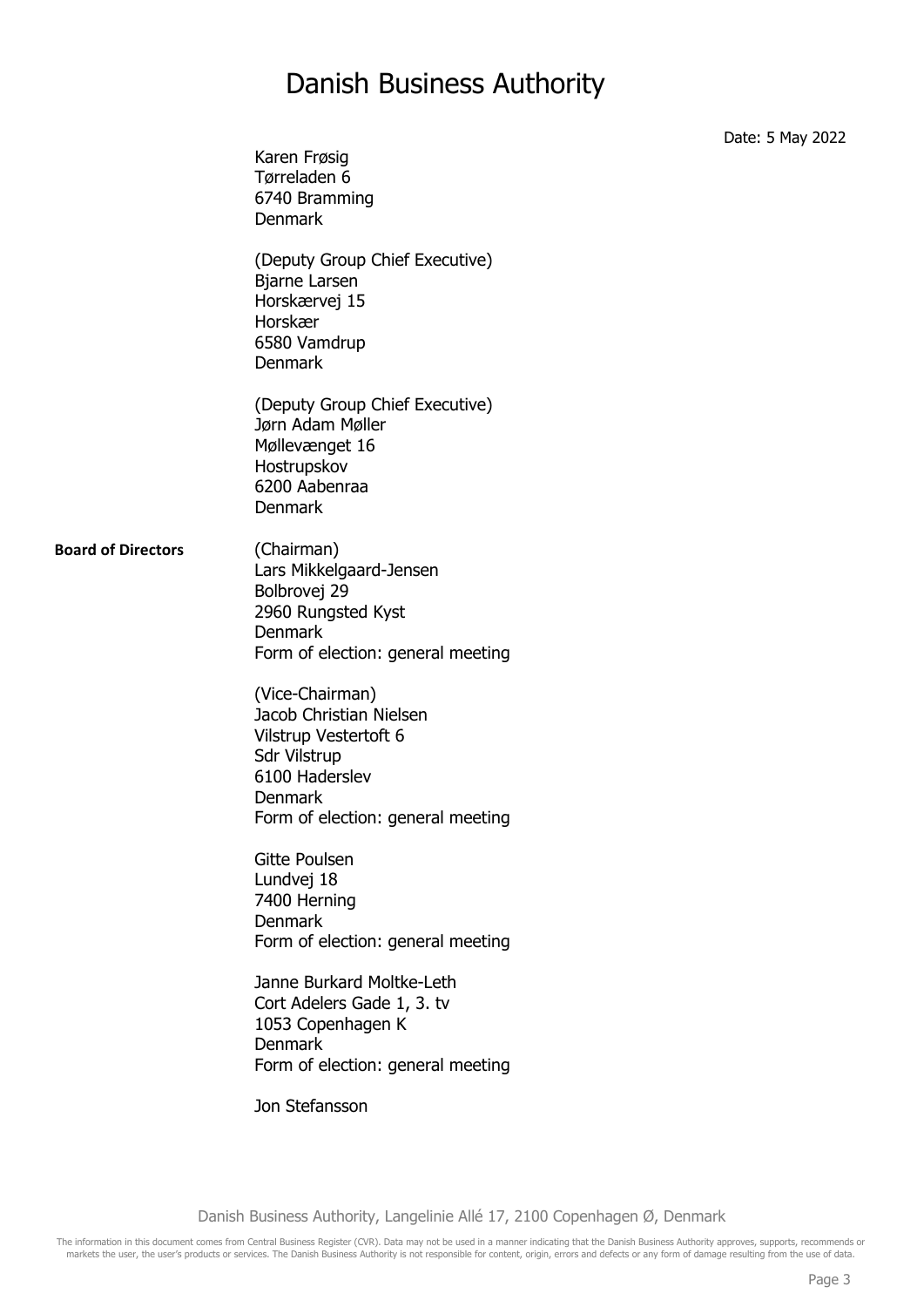Date: 5 May 2022

Egernvej 13 **Strandhuse** 6000 Kolding Denmark Form of election: general meeting

Søren Holm Hammershøis Kaj 2, 3. mf 1402 Copenhagen K Denmark Form of election: general meeting

Henrik Hoffmann Fuglebakkevej 7 2000 Frederiksberg Denmark Form of election: general meeting

Susanne Schou Mølby 14B 6400 Sønderborg Denmark Form of election: general meeting

Jarl Oxlund Jovavej 24 6000 Kolding Denmark Form of election: employees of the company

Jørn Krogh Sørensen Sønderskovvej 83 6200 Aabenraa Denmark Form of election: employees of the company

Carsten Andersen Nydamvej 44 Øster Sottrup 6400 Sønderborg Denmark Form of election: employees of the company

Pia Wrang Lindevej 7 Vester Sottrup 6400 Sønderborg Denmark

Danish Business Authority, Langelinie Allé 17, 2100 Copenhagen Ø, Denmark

The information in this document comes from Central Business Register (CVR). Data may not be used in a manner indicating that the Danish Business Authority approves, supports, recommends or markets the user, the user's products or services. The Danish Business Authority is not responsible for content, origin, errors and defects or any form of damage resulting from the use of data.